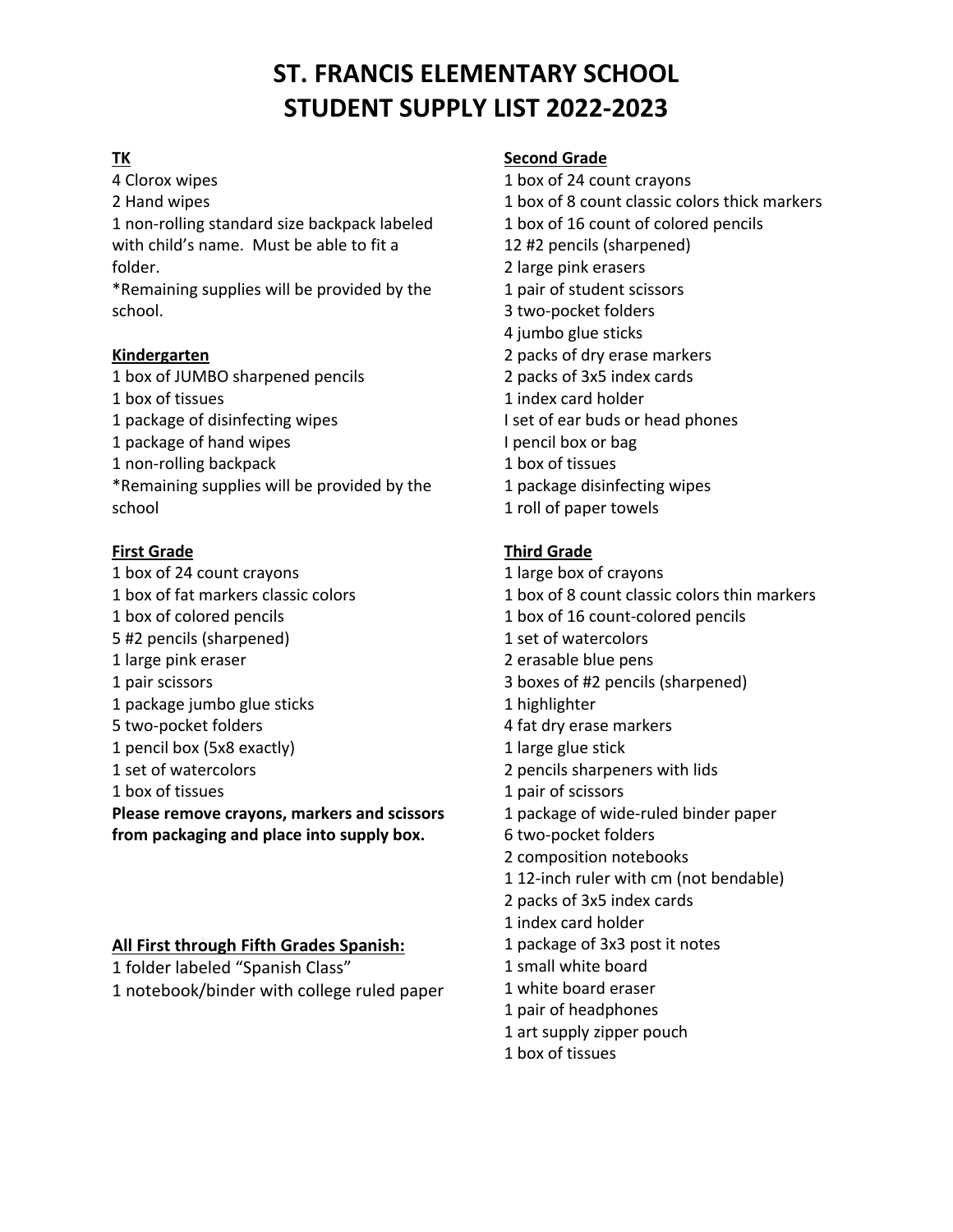#### **Fourth Grade**

1 box of 24 pack of crayons

1 box of 8 count of classic color markers 1 box of 8 count of colored pencils 20 #2 pencils (sharpened) 1 large pink eraser 4 red ink pens 4 black/blue pens 2 highlighters 1 pair of scissors 3 large glue sticks 3 fat dry erase markers 1 package of 3x3 post it notes 2 packages of college-riled binder paper 1 pack of 200 sheets of ¼ in. grid paper 2 two-pocket folders 1 one-inch binder 1 12-inch ruler with cm (not bendable) 1 pair of headphones (labeled w/ name) 1 composition notebook 1 Spanish/English dictionary (paperback) 2 rolls of paper towels 3 box of disinfecting wipes Please do not write on or label supplies

other than headphones.

**All First through Fifth Grades Spanish:** 1 folder labeled "Spanish Class"

1 notebook/binder with college ruled paper

## **Fourth and Fifth Grades Spanish**

1 spiral notebook labeled "Spanish Class"

# **All Fourth through Eighth Grade Students**

Must have a Catholic Bible at home for homework

# **Fifth Grade**

1 box of 16 count of colored pencils 20 #2 pencils (sharpened) or mechanical 4 black/blue erasable pens 1 white out or white out tape 2 highlighters 2 packs of white board markers 2 pks of college ruled (8 ½ x 11) binder paper 1 package of 100 sheets of ¼ inch grid paper 5 basic spiral single subject notebooks 3 composition notebooks 2 two pocket folders 1 Pendaflex file folder (optional) 2 packages of 3x5 index cards 3 packs of 3x3 post its notes 2 one-inch binders 1 three-inch binder 2 packages of dividers 1 pair of earbuds 1 basic calculator 1 Spanish/English Dictionary (paperback) 1 large boxes of tissue 1 large roll of paper towels

2 packs of disinfecting wipes

# **Choir (Fifth through Eighth Grade)**

1 one-inch BLACK binder (write name on binder) 1 set of six dividers 3 ring pencil pouch 1 pencil (sharpened) 1 highlighter

\*Please bring only the amount of supplies requested as storage is limited

\*\*Students are responsible for replenishing their supplies during the school year as needed\*\*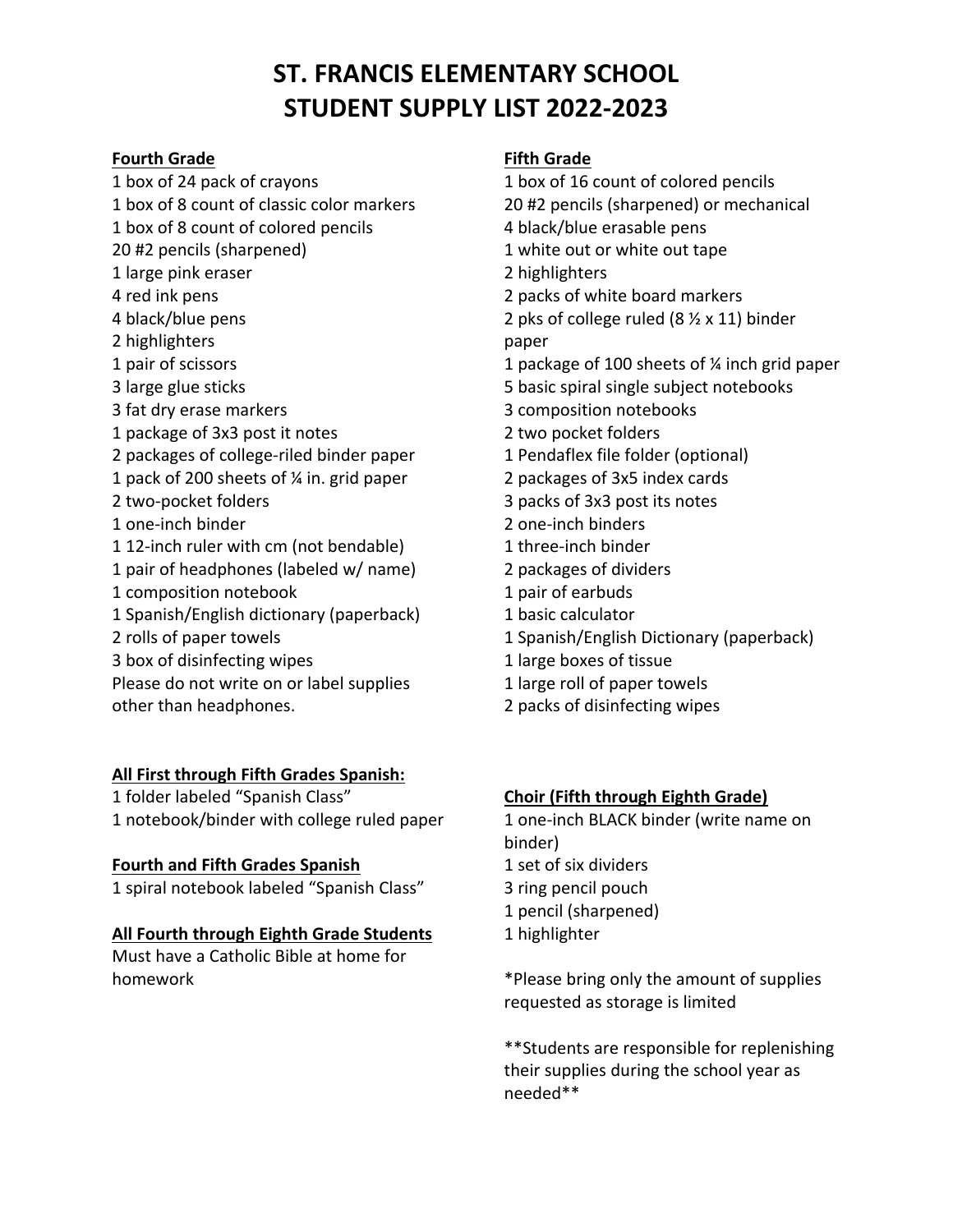#### **Sixth Grade**

#### *Required to have at all times:*

*2 #2 pencil, 2 red pen, 1 black pen and 1 pack of college ruled binder paper* 2 composition notebooks 3 spiral notebooks w/ perforated graph paper 1 one-inch binder 1 set of 8 dividers 3 two pocket folders 1 white out tape 1 pack of scotch tape 2 XL and 2 L stretchable fabric book covers 1 package of thank you notes 3 packs of 3x3 post it notes 1 highlighter 1 pair of earbuds 1 pencil bag 2 large boxes of tissues 1 package of disinfecting wipes 1 stick of deodorant (no sprays)

#### **Seventh Grade**

*Required to have at all times: 1 #2 pencil, 1 red pen, 1 black pen and 1 pack of college ruled binder paper* 1 pack of whiteboard markers 2 large highlighters 1 ruler 1 pack of 3x3 post it notes 4 single sub. college ruled spiral notebook 2 composition notebooks 2 spiral notebooks w/ perforated graph paper 3 two-pocket folders 6 XL stretchable fabric book covers 1 two inch 3-ring binder 1 set of 8 dividers 1 Solar powered basic calculator 1 pouch for supplies 1 pair of earbuds 1 pack of disinfecting wipes

**Eighth Grade** *Required to have at all times: 1 #2 pencil, 1 red pen, 1 black pen and 1 pack of college ruled binder paper* 1 box of colored pencils 3 highlighters 1 pencil sharpener 1 Black Sharpie Permanent marker 1 pair of adult scissors 1 12 inch with cm ruler 1 4 oz Elmer's glue 1 glue stick 1 pack of 3x3 post it notes 3 composition notebooks 3 single subject spiral notebook (college ruled) 1 spiral notebook w/ inside pocket 3 spiral notebooks w/ perforated graph paper 1 2 inch (no larger) 3 ring binder 1 set of 8 dividers 6 XL stretchable fabric book covers 1 solar powered basic calculator 1 pouch for supplies 1 pair of ear buds 1 personal size bottle of hand sanitizer 1 large box of tissues 1 pack of disinfecting wipes

# **6th though 8th supplies continued on next page…**